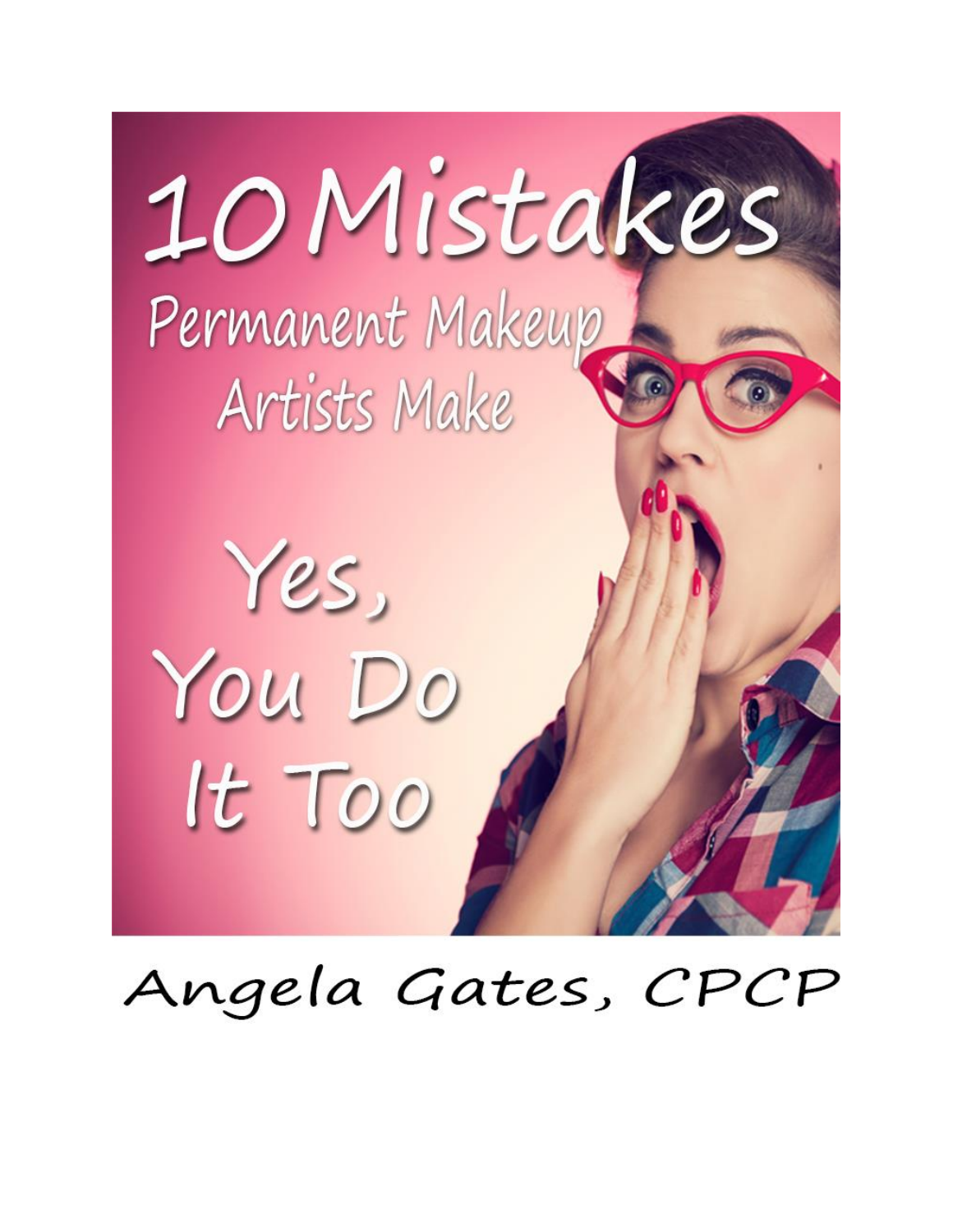There are a number of things that permanent makeup techs do wrong without realizing it, and it is affecting the quality of your work! I will admit that I have fallen victim to all 10 of these mistakes as well. Just knowing about them is a step closer to being a better PMU tech, but you really have to make a conscious effort to implement them if you plan to free yourself from these awful habits!

Did I get bad training? Probably not. Some of these mistakes are just bad habits and many of them are passed down to new techs without realizing it. They may seem like common sense, but I promise you they are as visible in the PMU world as a rampaging elephant.

But good news! I am here to lead you on the road to recovery! Become aware of each of these 10 mistakes, identify when you are making them, free yourself of them, and instantly become a better PMU artist!

## **1. Running the needle all the time**

A traditional tattoo power supply is regulated by a foot pedal that controls when the machine goes on and off by pressing (and holding) to run the machine and releasing to stop the machine. Nearly all the machines designed specifically for PMU have a continuous "on" button meaning that you switch the machine on and the needle will run until you switch it off, either by pressing a button on the console or a foot pedal. The new Cheyenne power supply is designed like this as well, which surprised me as it is a traditional tattoo set up.



## **Here's why it's wrong:**

Running the machine continuously adds valuable minutes, which turns into hours, to your power supply and hand piece motor. These bad boys are expensive, so we certainly want to keep the mileage low to prevent extra wear and tear as well as overheating.

Running the machine continuously increases our chances of self-injury. I know, you have been tattooing for 100 years, and you have NEVER caught yourself with a running needle. That's awesome, but really, why chance it?

Running the machine continuously increases the chance of client injury or mistake. How many times have you been peacefully working on a client when suddenly you hit a spot that isn't quite as numb, has an inflamed nerve ending, or simply catches the client off guard and they wince, jerk, or my favorite- jump up towards you! As a tattoo artist, I have had this happen many times (since we do not use numbing), and I have always been confident in my ability to pull the machine away from the skin in time...however, there is an additional safeguard in that once I take my foot off the foot pedal not only does the motor stop running, but the needle pulls back into the tube and protects my clients from an errant dot or line. Because PMU designed machines do not have this feature, the needle is still running, and that split second jerk can easily become an unwanted dot!

Running the machine continuously increases the chance of hooking your needle. Now, here's why this tip is incredibly important! All my other reasons for not running the machine continuously were precautionary, but hooking a needle can really affect the quality of your work. If the needle comes in contact with any surface other than skin it can easily bend the tip of the needle. You may not be able to see this with the naked eye, but if you check your needle with a loupe, you will see that the needle point has bent into a little hook. This is terrible for PMU (or any tattooing) because instead of a super fine,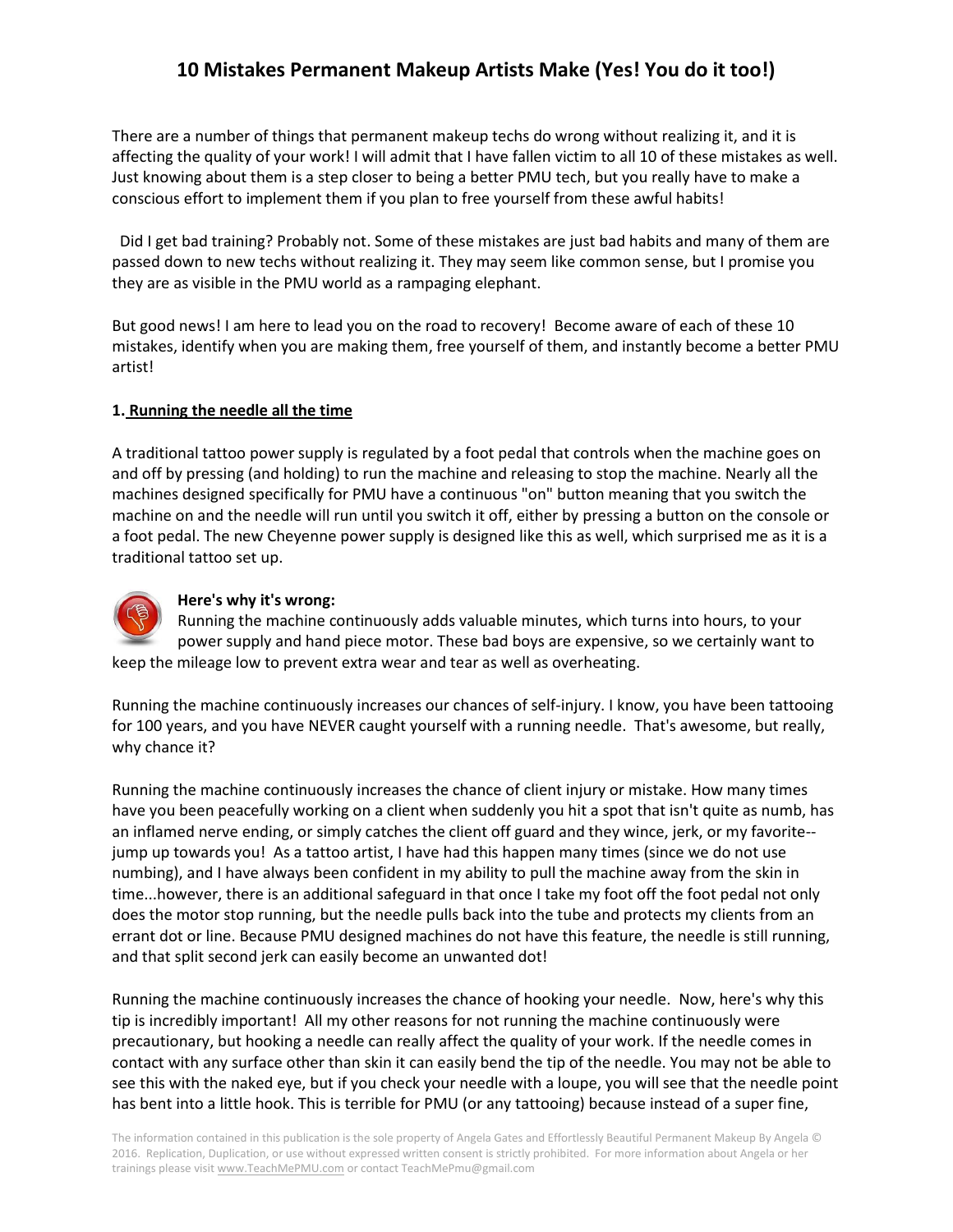sharp point you are now trying to implant pigment with a dull needle and ripping and tearing the skin with the hook. If you are having trouble implanting color, or think you are really over working the skin, a hooked needle might be the culprit.



## **How do I fix this?**

If your power supply has the option of using a foot pedal to turn the machine on and off, I strongly recommend using it. If you have a machine that provides continuous power and changing to a foot pedal operated power supply is not in your budget, simply turn the machine off every time you are not working in the skin. This means that every time you pull out of the skin you must turn the power off. Do not place the running hand piece on your treatment table, and certainly do not dip into your pigment with the machine running. If you forget and leave the machine running while dipping into your pigment cup, be sure to avoid the bottom or sides of the cup. If your needle makes even the tiniest bit of contact, you may need to switch out your needle for a fresh one.

## **2. Not Switching Needles**

Many PMU techs are taught in the style of their teacher. I have noticed that many trainers teach PMU with a certain machine and certain needle leading the student to believe that this is the only way to work properly. I often see techs in the online groups asking "which needle do I use for XXX procedure?" There are as many answers to that question as there are technicians, and there is no right or wrong answer. I have seen full lips done beautifully with a single needle, and I have seen them done with enormous groupings and everything in between. So which is better? They all are and they are all not.

## Wait, What??

OK, let me clarify. Each needle has a purpose and a set of techniques for how it is used. Depending on what you are trying to accomplish one needle configuration may be better than another, but since we all have our own unique style and way of doing things, we also have our own needle preferences, but sometimes you just need to change needles.



## **Here's why it's wrong:**

Not all needles are created equal. Even needles made from the same manufacturer and in the same lot can have small differences in their sharpness and quality of configuration. If you happen to get a needle that is not like the others you are used to using, you may see a difference in performance.

Sometimes the needles can dull while you are working. Some people have incredibly tough skin, and some needles just aren't as sharp as their siblings. If the needle is beginning to dull, you will notice a change in performance.

You may have come into contact with a hard surface causing a hook or dull point in the needle.

It may not be the proper needle for the client. As you gain experience in the PMU world you will come to understand that while we are all human, our similarities stop there. We each have unique skin that has been exposed to a unique set of circumstances, and therefore no two people will be exactly alike.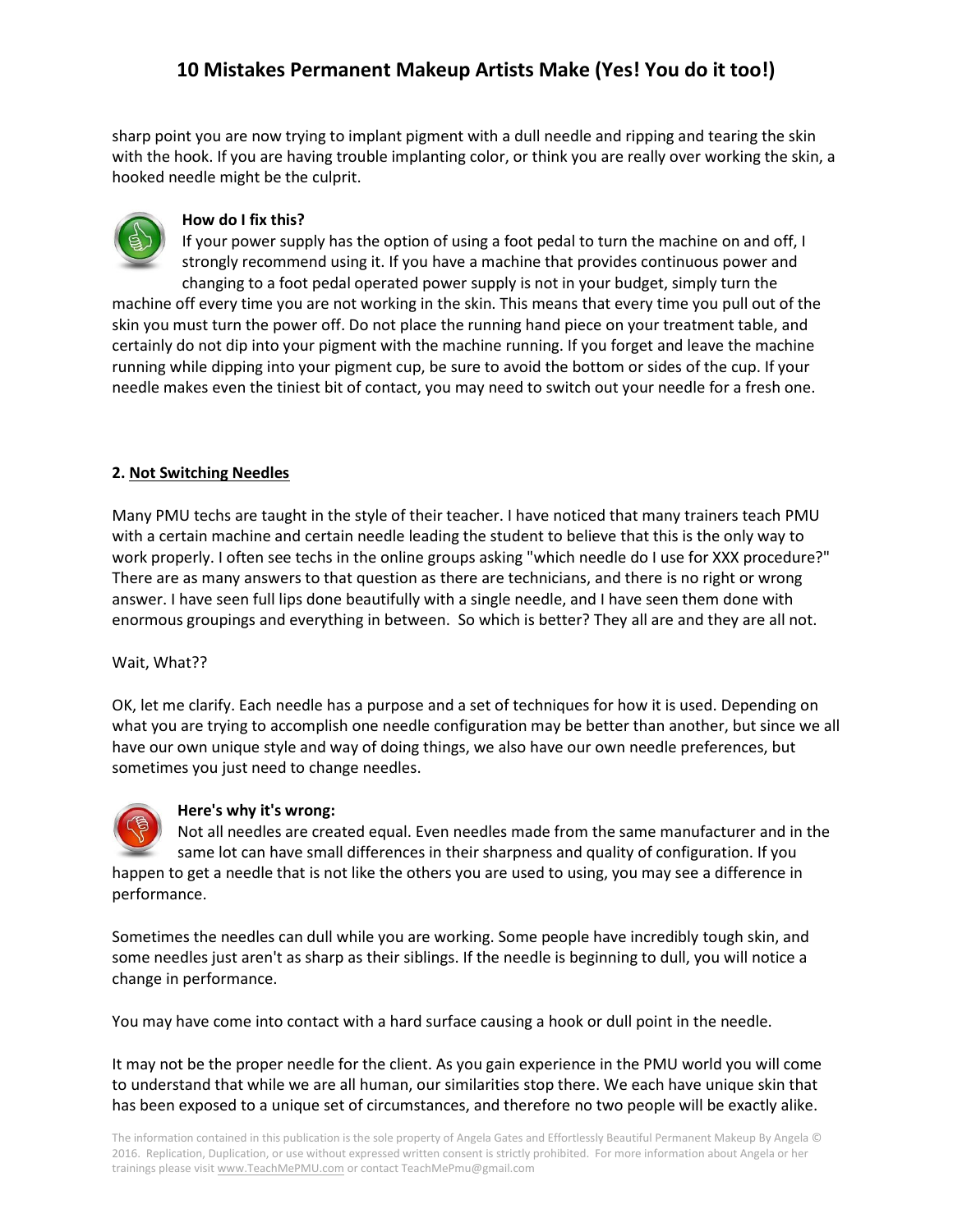You may have done 100 sets of brows that all went smoothly and then in walks a client with aardvark skin and nothing works.



## **How do I fix this?**

Purchase a small jeweler's loupe (a little magnifying glass) and check your needles before you use them to be sure that there are no imperfections.

If you suspect that your needles have dulled, toss it and crack open a fresh one.

As mentioned above, all skin is unique to the owner. Some have thin, fragile paper-like skin while others have thick, collagen packed and incredibly hydrated or oily skin. What worked for one client many not work for the next, so if you seem to be experiencing a problem, don't be afraid to try a different needle configuration, a different grouping, or a fresh needle.

## **3. Not Switching Techniques**

As mentioned earlier, most trainers teach in their own style because that is what they have found to work best for them. For new techs or those who have not experienced multiple trainings, this means they have only been exposed to a narrow set of techniques. I have often heard techs say, " I was doing XXXX procedure and after XX passes and XX hours I still couldn't get the pigment in, what am I doing wrong?" Although the method you were taught may be tried and true for your teacher, it may be all wrong for you.



## **Here's why it's wrong:**

As I mentioned in the previous section, humans are fabulously unique. There are some basic steps that we all need to learn in PMU training, but then it's time to let your unique style shine. You will find that your clients will vary based on age, skin care routine, skin color (Fitzpatrick scale), sun exposure, damage, sickness and other medical conditions(alopecia, trichotillomania, eczema, rosacea, etc),medications and overall body chemistry. What works for a technician with a clientele base of pale, fitz I Scandinavian clients in Northern Europe may not work for a tech with a clientele base of fitz IV clients in Arizona. Aside from the difference in the Fitzpatrick scale rating, these women are drastically different from the foods they eat to their exposure to the sun. I have talked with several trainers who can do their entire procedure (lips, brows or liner) with a single needle. I have not had any luck with that at all. It is quite possible that I just haven't perfected my single needle technique yet, or it can be that my average client is a sun worshipper of Mediterranean ancestry with skin that tends to be thick and rubbery. I don't know the answer to that, but here's what I do know: If it's not working...STOP DOING IT!!



## **How do I fix this?**

Learn to relax. Seriously. Relax, take your time, and don't allow yourself to get frustrated. The problem may not be you--it may be your technique. You may be new at this, or you may have been practicing PMU for many years, but that does not leave you immune to falling into the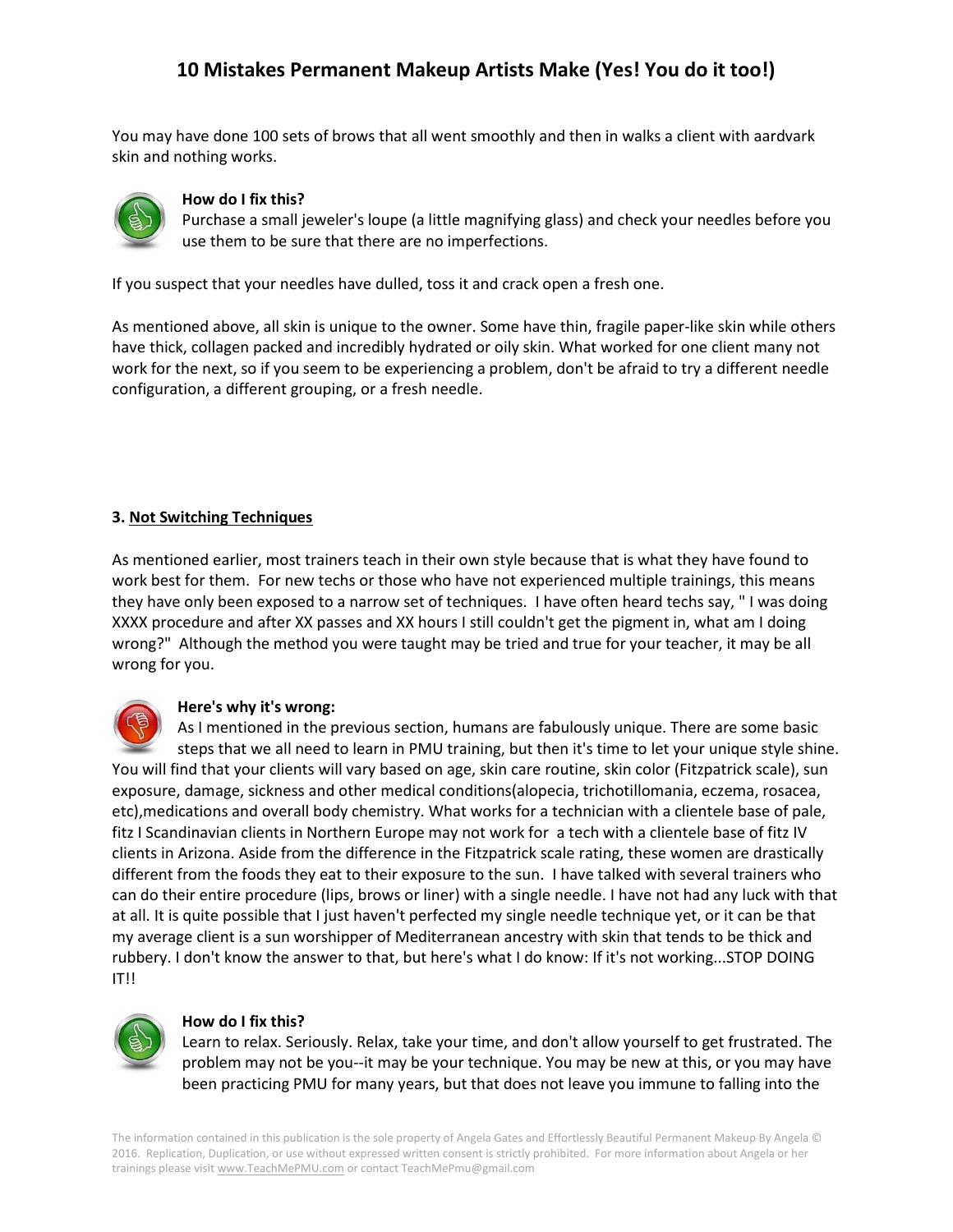habit of sticking with one technique pass after infuriating pass without seeing results. Make yourself a mental checklist and go through each item one at a time:

Change my stretch (without a good stretch the needles will simply bounce off the skin and not implant)

Change my speed

Change my angle

Change my pattern (circular, ovals, sweeps, etching etc)

Change my depth (you may be working too shallow)

Change my needle (to a fresh needle or a different configuration or grouping)

## **4. Not Switching Pigment**

You have been working on this poor woman's lips for over an hour, yet you can barely see solid color. Her lips are swollen, and the numbing doesn't seem to be working anymore. She is bleeding a lot. You changed your speed, stretch, depth, needle, pattern and angle and still no results; but you keep using the same cup of pigment that you started with.



## **Here's why it's wrong:**

When you are tattooing, you are breaking the skin, and bleeding is expected. Some people will barely bleed at all while others may run like an open faucet. That blood (and possibly other body fluids such as saliva or tears) is getting transferred from the client to the pigment cup via your machine. Quick lesson in pigments: A highly concentrated pigment (lots of colorless liquid) will produce a more saturated, solid pass whereas a diluted pigment (lots of liquid, not as much color) will produce a lighter, cloudy, smoky or faint pass. If you are trying to get a solid fill (eyeliner, lip color etc) and each pass is not producing the saturated fill you are looking for (after you have gone through your mental checklist from above) you may have diluted pigment.



## **How do I fix this?**

Change your pigment. It's that simple. If you see that your client is producing a lot of blood (or other fluids) and you suspect that your pigment is getting diluted, set out a cup with fresh pigment. The best way to prevent this in the first place is to use small cups. If you know you

will need a large amount of pigment, instead of using a large cup and risking dilution, set out 2 or 3 smaller cups.

Some procedure anesthetics contain epinephrine which work as a vasoconstrictor, squeezing the veins shut in the immediate area to slow down or stop the blood flow to that space. This can be particularly useful when your client is bleeding excessively and can also reduce swelling. Be sure to read up on the side effects of epinephrine and it's contraindications. You should also check with your local governing laws about what types of anesthetic ingredients are allowed as regulations vary.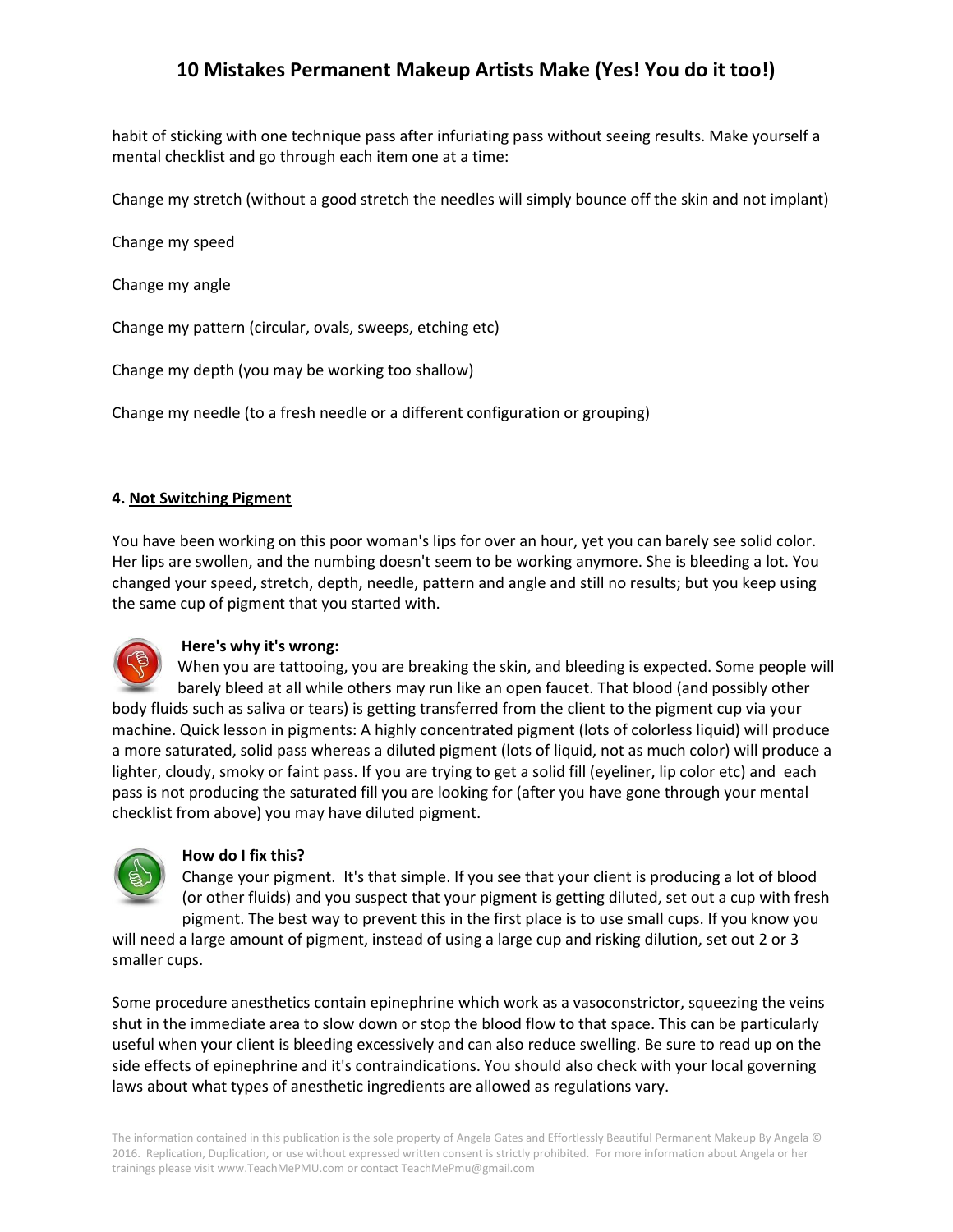## **5. Overworking the Skin**

So far we have learned that if our technique isn't producing the desired result we should adjust our technique, check or change our needles and change our pigment. Doing these simple steps will help you to troubleshoot the problem. If that isn't working and you keep trying to complete the procedure you need to be very careful that you are not over working the skin--this is *not* a time where you want to "try, try again."



## **Here's why it's wrong:**

Each time the needle passes over an area it is moving up and down, creating tiny puncture holes in the skin. It is this hole that the pigment gets pushed into, creating the tattoo. A single hole in the skin is not a big deal, in fact, that hole will start to close and heal immediately. If your machine is running at say, 110 Hz that means that you are making 110 punctures per second, so you can see how that single hole can turn into thousands of holes in a matter of a minute. The more holes you create the more the skin is damaged and the harder the body has to work to heal it. In traditional tattooing the target area for pigment implantation is a little deeper than in cosmetic tattooing and the skin being worked on is thicker, heartier. The skin of the face is more delicate, therefore it is not feasible to try to implant pigment in a single pass, like a body tattooist. In cosmetic tattooing we are working slightly more superficial and with a gentler hand, therefore a slow, steady movement and several passes will produce a better result.

The less damage to the skin that is created, the faster it will heal and the less likely the client is to scar or get infected. When the skin is overworked, the scabbing can become thick and hard, which may crack causing bleeding, potential for scarring, potential for infection and loss of pigment.

But how many passes is too many? Well, again this is going to depend on your technique and your client. In general, less is more.



## **How do I fix this?**

The best way to avoid overworking the skin is to work in as few passes as possible and lower your total needle time in the skin. Of course this may seem impossible when you are having trouble implanting color in the first place. Go through your check list-make sure your stretch,

depth, speed, and needle configuration is not the problem, make sure your pigment is not being diluted.

Work in slow, but purposeful movements.

If your client is in a lot of pain, take some more time to let them numb. Some people metabolize the anesthetic slower and need more time than others. When a client is uncomfortable they are going to tense up which makes the skin harder to penetrate and will also squeeze out blood. Never allow them to hold something to clench like a stress ball or a friends hand.

If you are making too many passes the area will become swollen and it will get harder to implant, stop, apply some ice or cold compress to reduce swelling, apply anesthetic and wait.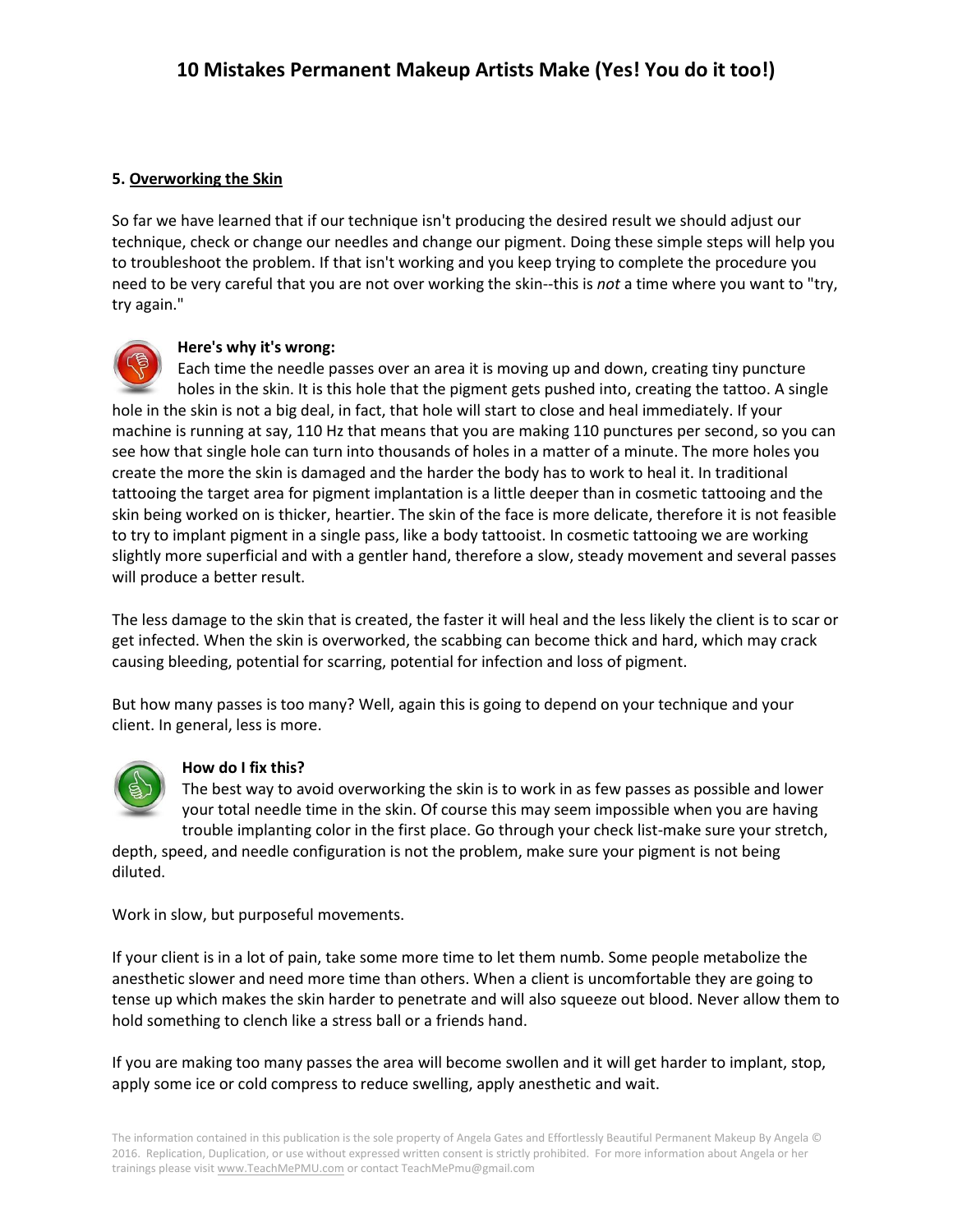If you are creating a lot of damage to the skin it will start to look "chopped up" or rough, at this point it is better to stop and call it a day, any progress that is made may be lost in the healing. Feel confident that you will be able to use this foundation of color to build on at follow up time.

Too many techs make the mistake of pounding in more pigment in anticipation of the loss during healing, creating more damage creates more scabbing and extends healing time, so you are just going to lose that pigment anyway-it's better to work conservatively and handle the rest at follow up, your client will appreciate it.

## **6. Over Thinking the Work**

I don't usually do consultations in person. There isn't anything that I can't say on the phone to a potential client to answer their questions. I do offer in person consultations if the client will feel more comfortable but it's not mandatory. At the time of the actual appointment I will assess their skin and select a color and technique based on that. I know a lot of techs (especially new ones) who do a formal in person consult and then completely obsess over their action plan until the day of the appointment. I personally find this unnecessary because as outlined previously even with a plan you may find that you need to switch things up.

I may look at a client and think XXXX is going to be the perfect color for them, but then when I put a drop on their forehead I see that I need color YYYY instead.

I've also seen techs take out 10 different colors and spend over an hour trying to decide, often asking the client for help-who usually knows nothing about color theory.



## **Here's why it's wrong:**

Having expectations for how you plan to work sets you up to fall into old habits. You may have used color XXXX on every person you have ever worked on with Fitzpatrick XX skin, but this client may be the exception to every rule. Being stuck in old habits or thinking there is only one way to accomplish your goal is the theme of this entire book.

Taking too long to make a decision makes you appear uncertain to your client and that may waiver their confidence in you. Our business rides on our ability to exude confidence, gain the trust of our clients and solicit their referrals.

Offering too many options for the client also leads to indecision and doubt, and can open the door to a bossy client (I'll talk about this later).



## **How do I fix this?**

You don't have to give up on consultations, if that's how you prefer to work, but instead spend the time educating your client on the process and what to expect. Answer their questions and concerns and maybe show them a few photos of other clients with similar color. Take this

opportunity to appear as an expert in your field. Speak with confidence.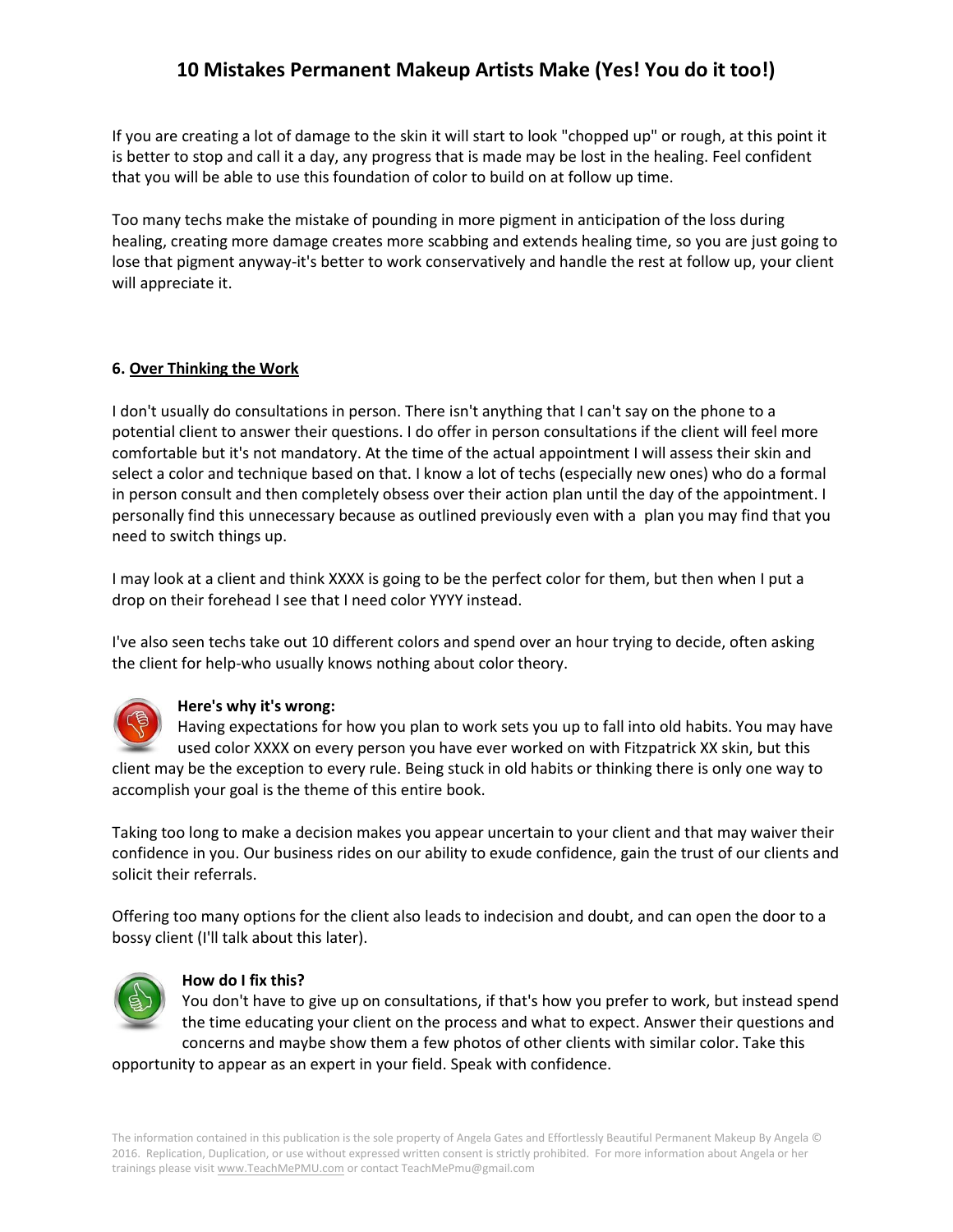If they ask "what color are you plan to use for me?" Answer with "\*I\* (not you) am going to choose a color that compliments your skin tone and natural hair color and accentuates your features." Don't give them a long winded spiel on warm and cool colors, color theory and Fitzpatrick scales, they have no clue what any of that means.

Use your experience and artistic eye to determine your action plan, but be open to trying other things as well. Within the first few minutes of meeting your client you should have a feel for her color, her lifestyle, her Fitzpatrick rating and her nationality, which is more than enough to determine the color range you should be using. If you have determined that she needs a medium brown with warm tones, pull out 1 or 2 colors and test them on her forehead (for brows, on the finger tips for lip color). If you are not satisfied with your color selection choose another color. When you are happy with the color you choose, show it to her and say "I choose this color for you because I feel that it will give us the perfect shade to match your tone." Explain that if the color heals and it is not 100% perfect, you will be able to easily adjust it at touch up time. If they feel apprehensive about the color, you can choose to go a shade lighter or if you know this is the perfect shade for her, explain that the color will mix with the color of her skin and that this particular shade will produce the desired result.

If you start working and you immediately feel that you have picked the wrong color, switch it out for a different shade. If you are uncertain about choosing colors you should think about taking a color theory class. Color theory might seem like an impossible to crack code but really understanding how the colors work together (or against each other) can really skyrocket your work.

Relax, if it's not working use your mental checklist.

Be fluid, "All roads lead to Rome", meaning, there are many ways to get the results you are looking for. If you are new and haven't had much training, think about taking classes with other techs whose work you admire. Trainings can be incredibly expensive, but our services are appropriately priced and reflect that. If you continue to build your education you will have an enormous "tool kit" of tools, techniques and troubleshooting skills to help you create gorgeous makeup effortlessly, which in turn will translate to making more money. I don't have a special technique that I pioneered on my own, I have a personal style that has evolved over many years through experience, trial and error and gleaning bits of info, tips and tricks from others techs, trainers and colleagues. One of the greatest errors you can make is to think you can learn everything you will ever need to know from a single training.

Practice! I've been doing PMU for over 13 years and I still doodle brows all day and use the practice pads to perfect my technique. Success in PMU is all about the flow so the more you train your hands to perform the movements, the better they will perform for you.

## **7. Taking Terrible Photos**

There is nothing worse than completing a procedure that you are incredibly proud of only to go home and look at the photos and see that they simply do not do it justice. Our work relies greatly on our portfolio, it is, literally, the face of our business.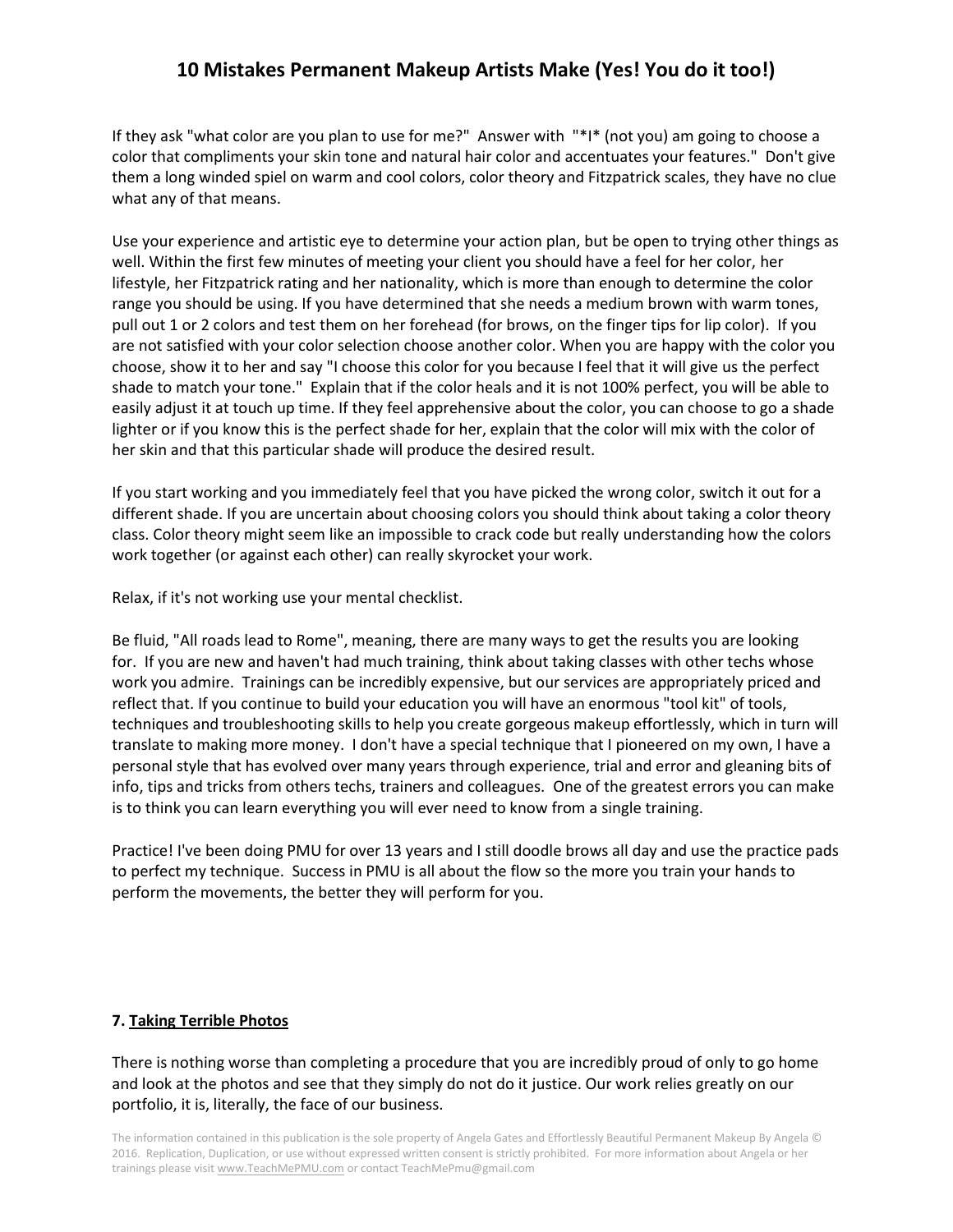

## **Here's why it's wrong:**

"It's all in the presentation" Poorly taken photographs do not properly showcase your work. Blurry photos do not show detail. Poor lighting can make color look off or skin look sullen. If your portfolio does not look as beautiful and professional as possible you are losing business to someone else whose work may or may not be better than yours, but is presented better.

Further, incredible photos that are poorly presented can also hurt your work. The more streamlined and professional the layout, the higher level you convey to the potential client.



#### **How do I fix this?**

It is not necessary to invest in pricey cameras and lighting equipment to achieve gorgeous photos. If you do not own a newer smart phone, you may want to think about investing in one. Aside from incredible camera resolution there are many apps available to help you

organize, clean up and display your photos complete with templates, graphics and watermarkseverything you need to present your photos in a streamlined and professional way. You should also consider a smartphone for social media apps, which are crucial to your business presence in the virtual marketplace.

I had purchased a very expensive digital SLR camera for my business, complete with fancy lenses and filters and lighting. Guess what? I never use it. By the time I get home from work every day I am exhausted and I have my "second job" of being a mother and taking care of my home...so like the rest of you I don't have time to sit at the computer, upload my photos, organize them, put them in "before and after" templates and upload them to my website and other social media.

Social media (Instagram, Facebook and my business website) are the 3 main places I reach potential clients, so this is an important step and shouldn't be skipped.

One day I forgot to charge my camera battery and had to use my phone, and that's when the light bulb went off!

I was able to take my before and after photos, crop and adjust them and arrange them in a template, watermark them and send them off to social media in roughly 2 minutes, as well as send copies of the final photos to my client via text so that she can immediately send it out to her friends, Facebook and other social venues. Then something magical happened-the phone started ringing...friends and followers who had seen my client post her photos were calling to inquire about the service. I also noticed an increase in traffic on the photos I was posting on Instagram and Facebook. OK so it wasn't magic...it was timing. Instead of posting my photos late at night when most people are watching TV or settling in for the night, I was posting them right in the middle of prime internet traffic hours, and I was posting every few hours as I completed a procedure, increasing my visibility instead of posting 4 or 5 procedures at once.

While you don't need a fancy photography set up for photos, you definitely need a good quality light for working under which can easily double as your photo light. Be sure to take your before and after pics in the same lighting and at the same angle every time. Not only does it make the before and after photo look more professional but it lends some consistency to your portfolio. Pick a place where you plan to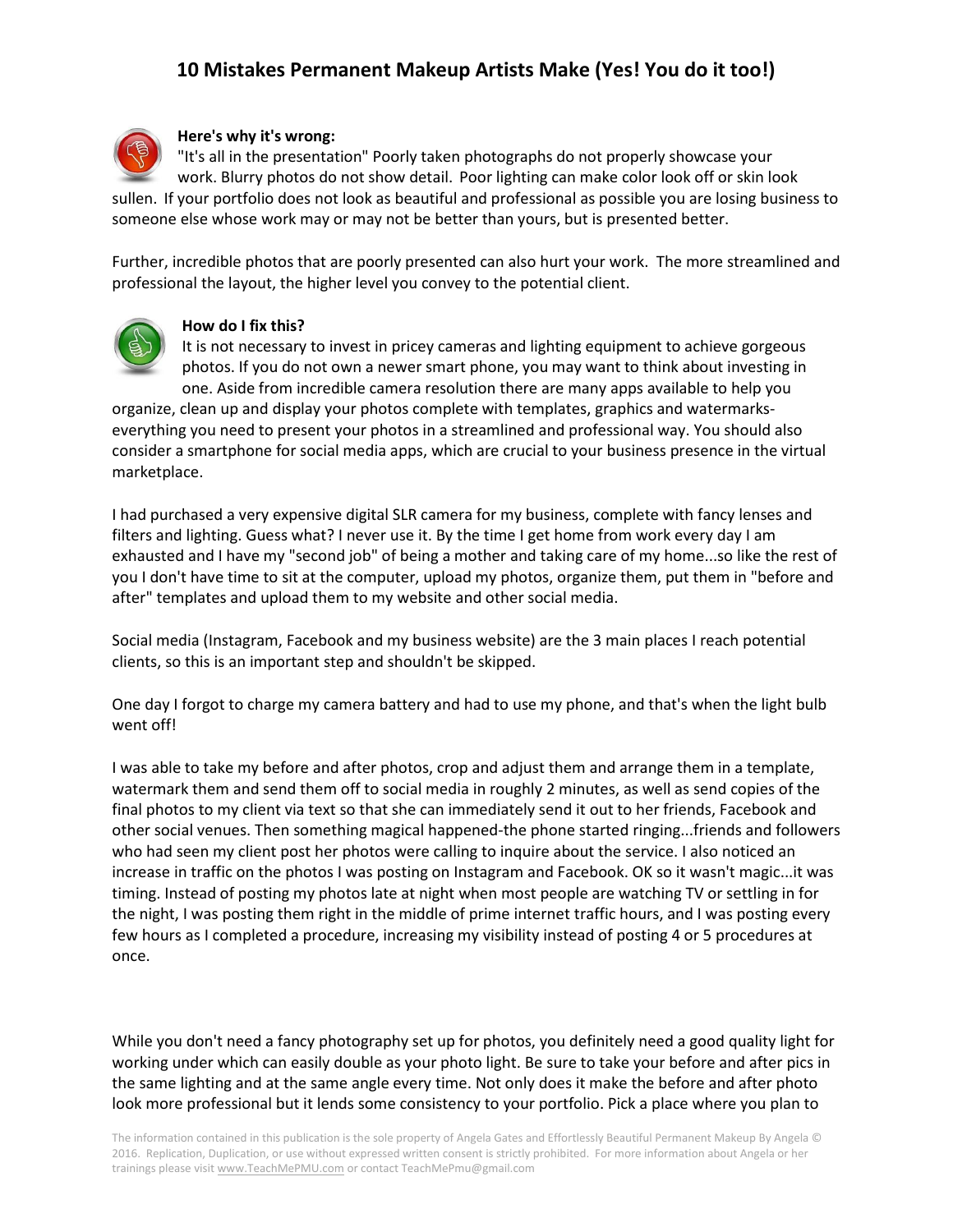take all of your photos, make sure there is adequate light available (not just natural light which changes with weather and time of day). Choose a spot on the wall behind you where you want your clients to look and put a photo, wall decoration, or even just a sticker there so you can direct your clients to look at it for their photos.

A word on consistency. One of the biggest promises we can make in the PMU business is consistency. Your potential clients want to feel confident that they will receive the same quality of work that their friend did, or that they saw in your portfolio. One of the best ways to achieve this trust is to provide consistency in your photos. I personally like to tailor each service directly to my client. I don't have a "signature" brow shape or eyeliner, etc. Since I cannot provide consistency in the actual work I do (aside from quality), I try to take an identical set of photos for each client. Subconsciously that tells my potential clients that although I am flexible in my style to suit each person, I am consistent in my work.

Once you have the photos use an app that will put your pics in a collage template for you. Learn to change the background color to match your business colors, or use a color that accentuates the photos. Most collage apps have a "retouch" feature that will allow you adjust exposure and even smooth out the skin or eliminate blemishes. You definitely DO NOT want to over use these features as they will alter the actual work and are misleading to your customers, but adjusting the lighting or exposure so that the work can be seen clearly is OK and smoothing out some wrinkles or blemishes (as long as it is not in the actual area worked on) is fine and your clients will appreciate it as well.

Practice taking photos of your client from different angles to see which you like best, which are most flattering and which showcase your work the best. Often our clients have features that do not allow for a flattering "head-on" photos. For example, you may have a client whose brow bone structure makes only the bulb of the brow visible from the front, but slightly to the side you are able to see the bulb and tail-this is a better angle for this client.

Go on YouTube and look up short photo tip videos. Try search strings like "how to take before and after photos" or "how to take a portrait photo" for some helpful pro tips.

Lastly, but possibly most importantly...protect your images! Watermark your photos and make sure everything has your business website on it, so no matter how the photo is discovered, an interested client will be able to find you!

One last comment on photos: Don't be too perfect. Over "adjusting" your photos, photoshopping the work, over perfecting the skin or eliminating redness or changing the color is deceitful to your audience. Aside from the obvious fact that if your work is photoshopped you will not be able to deliver the same quality of work to your clients and they will be disappointed-which will hurt if not ruin your business-you may also create unrealistic expectations for your clients that you will not be able to deliver. You want to be sure that potential clients feel that their desired results are attainable but also for them to have realistic expectations of potential redness and swelling post-procedure.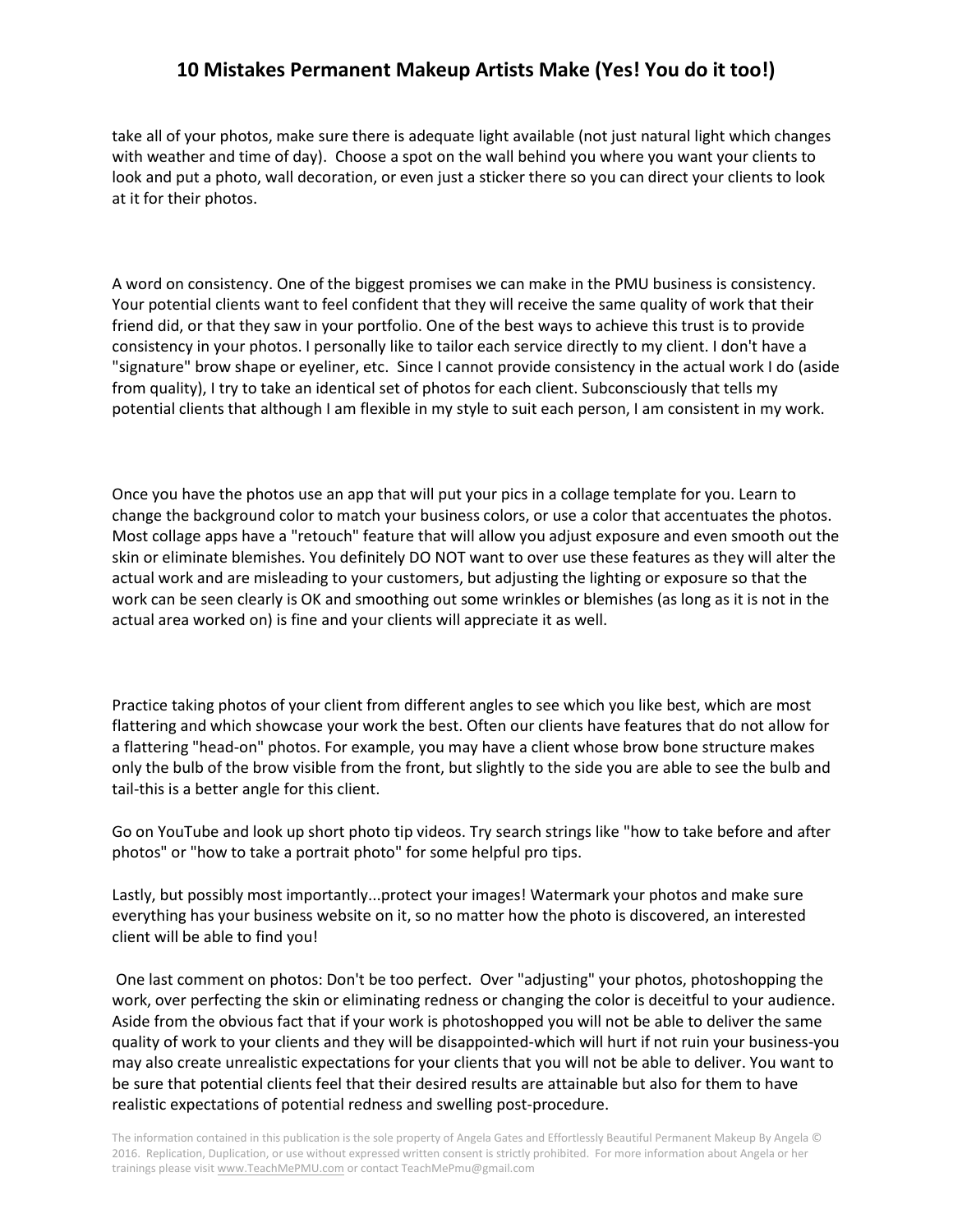## **8. Obsessing over Perfection**

So you spend hours drawing the template, using rulers, guides and stencils, trying to make your predraw as perfect as possible. You wipe and draw and erase and redraw and measure and draw and you just can't get it perfect. If you do manage to get it perfect, once you finish tattooing you notice something is slightly off and you can't figure out how to get it right.



## **Here's why it's wrong:**

There is no such thing as perfect symmetry in the human body. Some people come incredibly close, but even still you will find minor differences from one side to the other. Don't believe me? Google images of your favorite super model and draw grid lines over her face. You will be surprised to see that once the lines are in place there will be differences in the size of her eyes, the shape, position or length of her brow and the shape of her lips. So if a supermodel doesn't have perfect symmetry, I assure you the average woman that come in for PMU is not going to have it either.

The longer it takes you to draw your template or design the more irritated the skin gets, leaving it red and swollen which can distort the skin.

Your client starts to lose confidence in you.

You start to lose confidence in yourself.

You keep trying to adjust the design on already irritated and swollen skin and you end up with a final product that is so far from what you and your client originally agreed on.



## **How do I fix this?**

Nip it in the bud before you start. Before you begin your drawing explain to your client that the face is not symmetrical. Bones, skin, muscle and fatty tissue determine the topography of the face and it varies from side to side. Because of this, PMU can never be 100% perfect. I like

to tell my clients that our brains have evolved to see and recognize this asymmetry, which is why computer generated faces look so weird-they are symmetrical! I tell them that I am going to make measurements and use them as guidelines but that I embrace a slight asymmetry because that is what is going to assure that the makeup looks more natural.

Most clients will readily accept this. Be sure to use the buzzwords "measurement" and "natural" I assure them I am going to measure and attempt to give the most balance and symmetry as possible but also plant the seed that asymmetry is essential to a natural look.

I use my GRID system to map out the face so that when they look in the mirror there is no question as to whether one brow is higher, longer, wider, or uneven with the other.

If my client insists on obsessing over something that is barely 1/4 of a millimeter I try to explain what I believe may be the causes of the difference (a droopy eye or uneven brow structure). If after measuring and rechecking they still insist something is off and I truly don't see it, I take a photo so we can look at it together. If that doesn't solve the problem I might suggest that perhaps they should reschedule their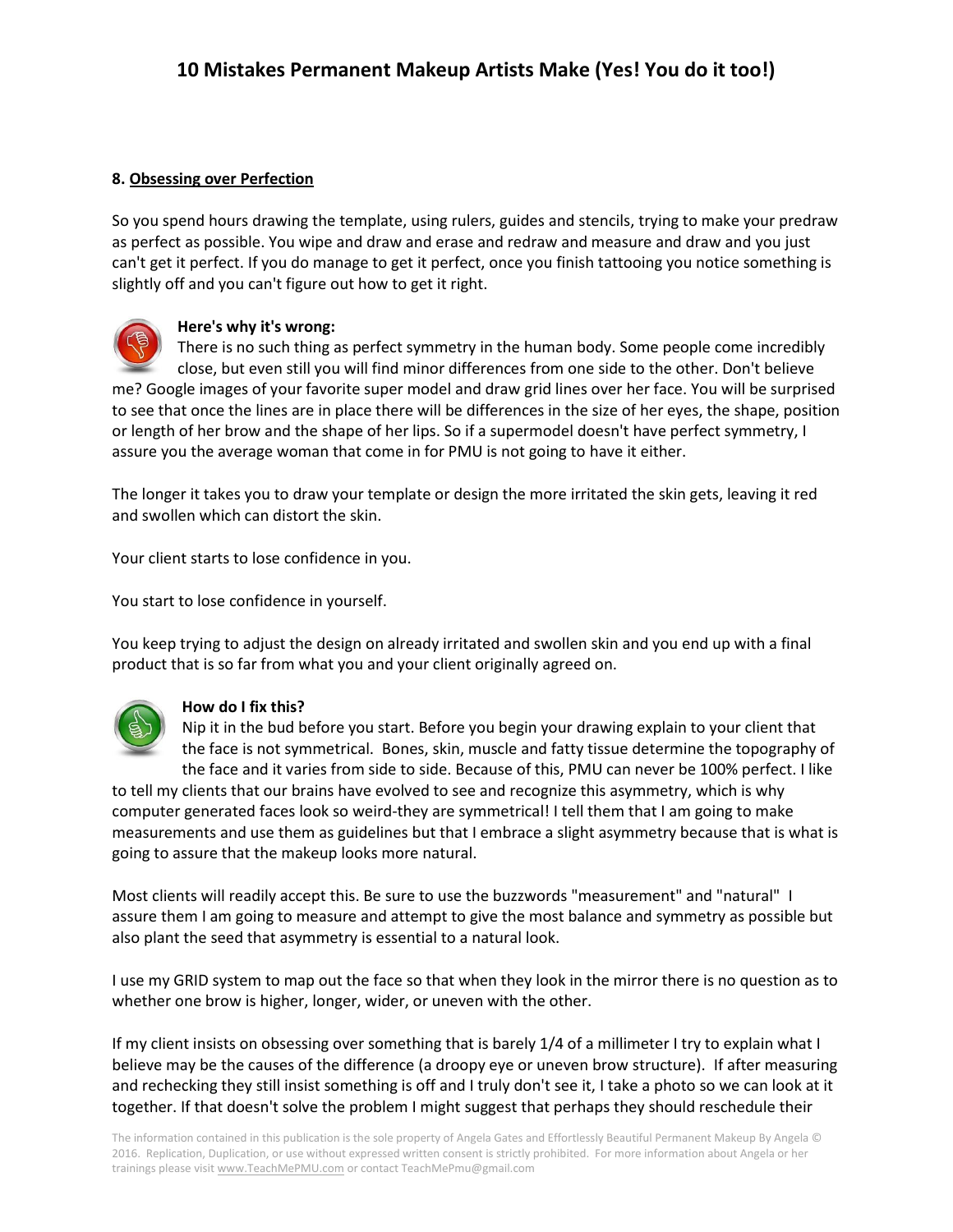appointment when they have a clearer idea of what they expect their final look to be. If a client can't tell you clearly what they expect, you are going to be hard pressed to please them no matter how incredible the final result.

Once you start tattooing stick within your template. Don't make any unnecessary adjustments. Remember that now that the skin is swollen if is going to be uneven and you don't want to find out that you went too far after the swelling goes down. Explain to your client that you don't want to over work the skin and that you prefer to allow it to heal before making any other template changes. Assure them that they can wear pencil or powder in the meantime before follow up.

When I am finished with my procedure I hand my clients the mirror. I tell them they only get 15 seconds and 3 wishes. There is a method to my madness. The 15 seconds is to keep them in tune with their first reaction. Sometimes you will hand them the mirror and they will immediately see something and say "does this brow look like it needs a few more hairs?" and they are usually right-but the longer they look the harder it gets to figure it out, so if it doesn't jump right out at you...wait till follow up and we will adjust it then. The three wish rule keeps the client from adding a dot here, and a line there, and a hair here and a spot there...going back and forth like that will only add inflammation and redness and it will take you away from the original template. Once again, assure the client that the follow up appointment is the time where you will make all the necessary tweaks to reach perfection-most of the time the "little" things will disappear in the healing.

## **9. Not Re-drawing the Template**

I know I just said that you should not obsess over perfection, but you should certainly strive to come close. Your template is your guide, once it is lost you are left to using only your artistic eye-which might be really good, but if the client is swelling it can become very difficult to assess.

In the forums I often see techs asking how to keep their template on and what to do if it rubs off. Here's a little secret...it's ok to redraw!



## **Here's why it's wrong:**

Once you start the procedure the client is laying down, gravity shifts the skin from falling down to the floor to falling to the back of the head. Clients with very loose skin can really distort once the lay down so it's really important that you follow your original guides. Working in the skin is also going to cause swelling which can distort the area, losing your template too early on can leave you to over compensating the design and the end result can become a disaster.



## **How do I fix this?**

Whether you are using a surgical marker, sharpie, painting with pigment or using a makeup pencil, you may end up losing your template before you are finished...the answer here is simple...REDRAW IT.

There is this unwritten rule out there that once you commit to tattooing you are not allowed to pull your pencil out again. That is simply not true and if you are losing your template the best thing for you to do is sit your client up (remember the skin changes when laying down) and redraw. Of course you'll want to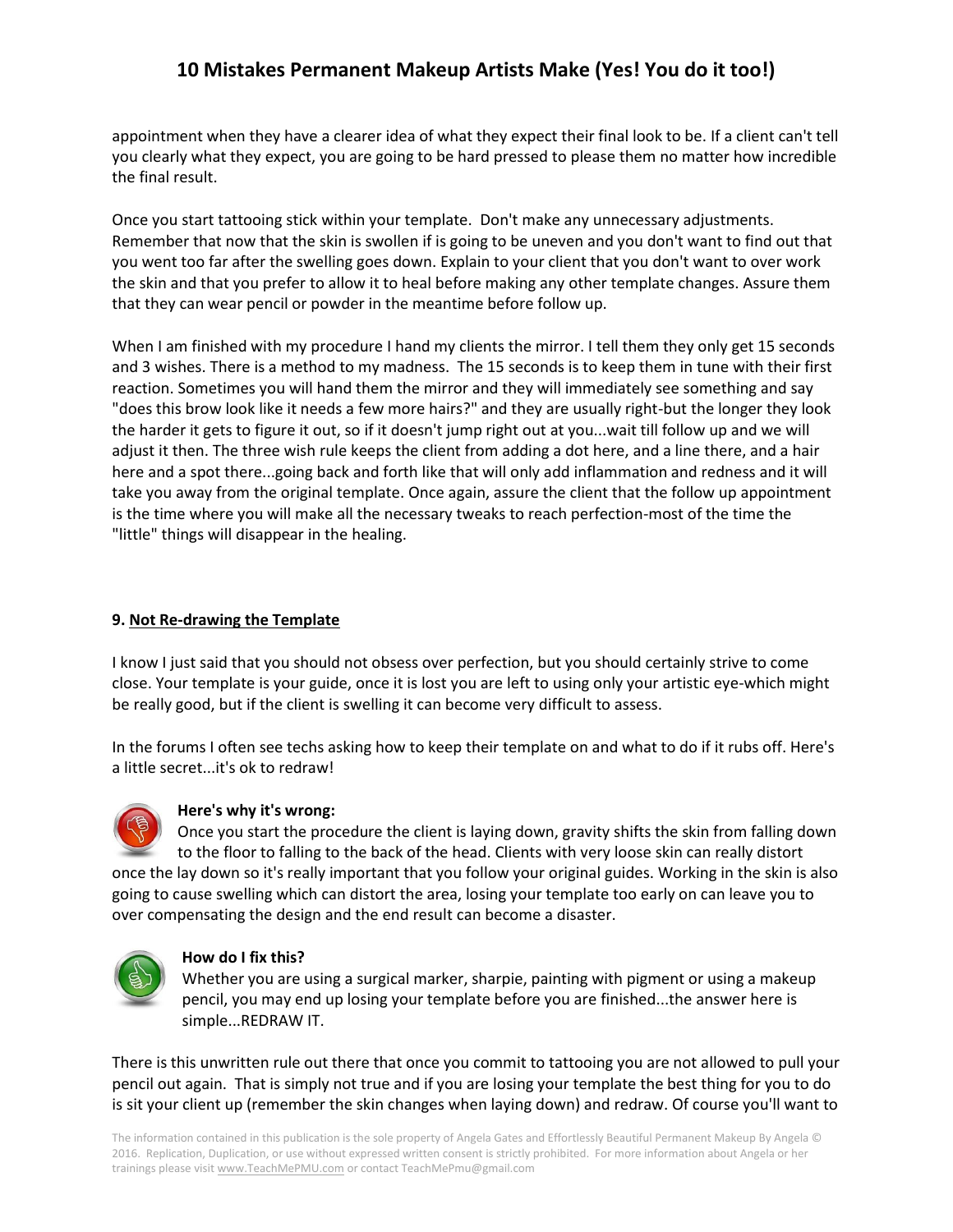use something disposable because the skin has been opened and you can't sterilize surgical pens or makeup pencils.

Keep in mind that there may be redness and inflammation in the area so be conservative. Try to catch the template before it is completely gone so that you can just re-mark the areas. You don't want to change anything about the template at this point, just salvage what was lost.

Throw out anything you used to redraw, it's contaminated now.

## **10. Letting Clients Run the Show**

This used to be one of my biggest mistakes and unfortunately there is a lot of work out there with my name on it that I am not proud of. I used to be a people pleaser, always afraid to not cater to my client. While I still like for my client to feel as though they are in control of their procedure I have learned to exert myself as the expert in the room. I am embarrassed to admit that I have allowed cleints to bully me into awful shapes, inappropriate colors, hair strokes that were so close they blurred into block brows and dark brown lip liners that turned blackish, greyish as they healed. Sometimes the clients were happy with their results (to my horror) and some were not, only to have them say "well if you knew it wasn't going to look good why did you let me do it?"

I know many of you have had this happen at least once. I am here to tell you now: CUT IT OUT!!

If you are like me you have spent many thousands of dollars in trainings, many hundreds of hours practicing (both physically and mentally) and countless hours watching others work via photos, videos, Facebook groups, forums, etc. You have consumed every available bit of PMU knowledge you can get your hands on...but when you walk in the room with your client you surrender your expertise to them and allow them to run the show. THAT STOPS TODAY.



## **Here's why it is wrong:**

The average person has no knowledge of color, skin, pigments, techniques, etc. They may know what their desired result is, but they do not know how to achieve it, or if it is even possible. (I once had a Fitzpatrick 5 woman with dark blue/brown lips demand that I give her gold "lipstick". No matter how I explained it to her she didn't seem to understand how impossible this was. She insisted a friend had it done, and I eventually released her to find another tech that could perform that service---If anyone knows that particular technique, I'm all ears.)



## **How do I fix this?**

Don't display your colors. Showing off your color collection opens the door to allowing clients to choose their own colors, which may not be right for their skin tone.

Take into account your clients desired outcome and choose a color that you think will work. You can test it on their skin and let them make the final decision, but avoid testing more than 3 colors. Too many choices lead to indecision, which also usually leads to bad results.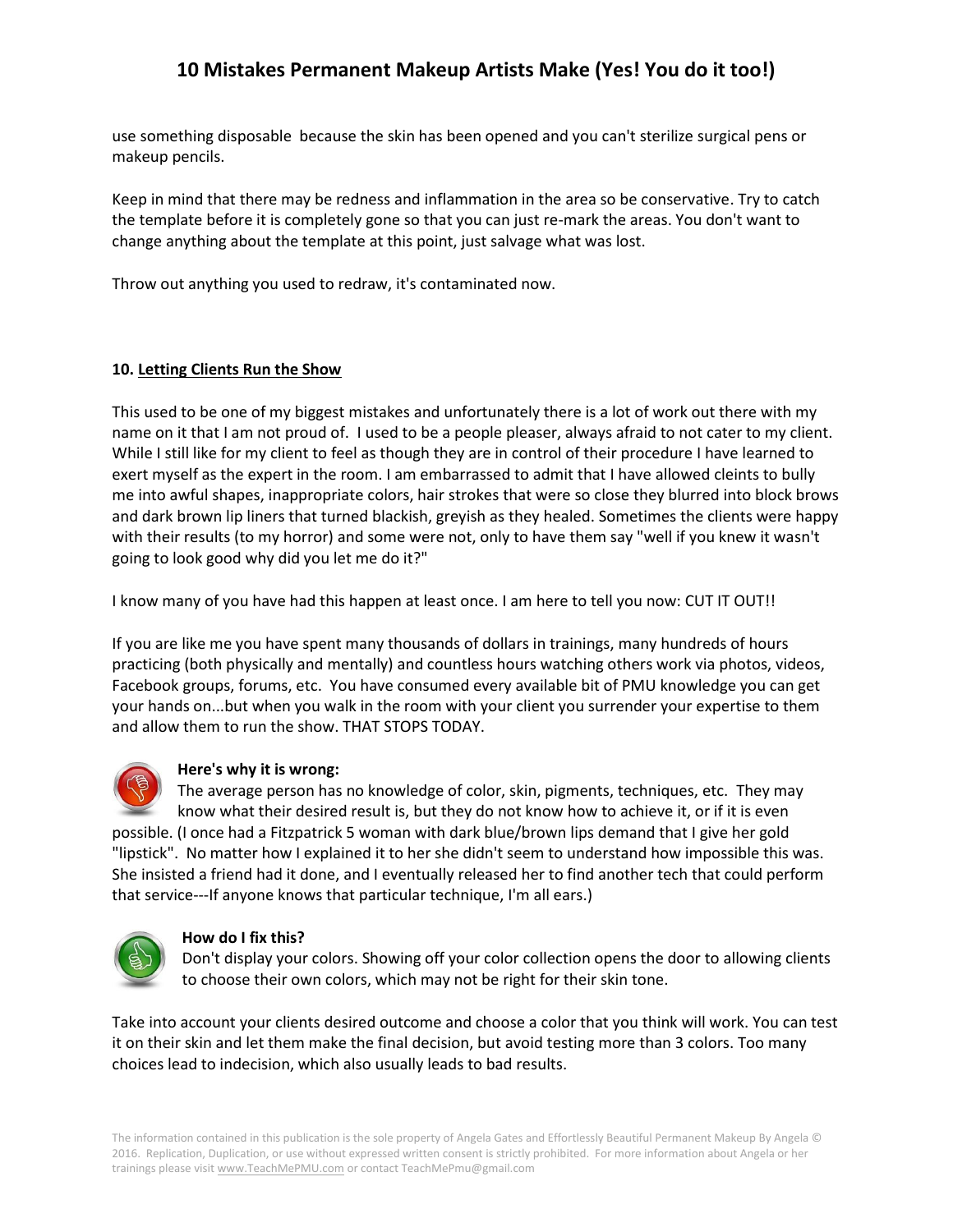Explain to your client that it is your job to figure out what color will mix with their skin tone to provide the desired outcome. Be confident in your color choice. If you need help predicting color you would benefit from taking a PMU color theory class.

It is always helpful to have healed photos available to show your client what that particular color will look like healed in their skin tone.

Err on the conservative side. It is always easier to add depth and darkness/boldness at follow up. Let your clients know that this is an art not a science and therefore the follow up is essential to achieving perfection.

Don't tell your client that what they want is stupid or ugly (no matter how bad you know it will look), instead tell them that what they are asking for is dated and that the style, shape or color you are proposing accentuates their features making them look awake, vibrant and younger.

If they still insist on doing something that you know is going to be a disaster (ie using dark eyebrow brown as a lip liner) explain to them that such a bold look is not what PMU is for. I like to tell my clients that PMU should be a Tuesday afternoon, meaning that it is the makeup you wear on a Tuesday while you are out running errands or going to the gym...a natural look. When they want to go out and really wear makeup, like on a Friday night, they can apply topical makeup and be as bold as they wish. It's rare that you will run into someone who wears dramatic Friday night makeup on a Tuesday afternoon, but explain to them that with a toned back, natural look they have the freedom to change their style and colors as they wish.

If your client is still demanding something that you know you shouldn't do, politely decline and tell them you are unwilling to perform the service. Some people get really angry and will say that the customer is always right and it is their money therefore you should give them what they want, no matter what. For these people I like to fall back on my insurance company or the permanent makeup association as an excuse. I tell them that to provide them with what they are asking for goes against the standards set for by my insurance company or PMU association and performing the procedure can mean losing my membership or being dropped from my policy and that I am bound by the association's code of ethics. I politely tell them that they may be able to find a tech who will do it for them, but to keep in mind that there is a reason why it is banned by the PMU governing bodies. Most people will accept this and appreciate your adherence to such high standards. I only had one woman who demanded that I still perform the procedure for her and I quickly googled some other local technicians and told her to consult with some of them.

I hope that by this part of the book you have realized that every single client must be approached as a unique individual and therefore your approach and technique should be fluid and adaptable. You should see every day as a chance to learn new things and take every opportunity to enrich yourself with ongoing education, trainings and workshops. The bigger your tool box gets, the more techniques you will have available to use for those difficult procedures.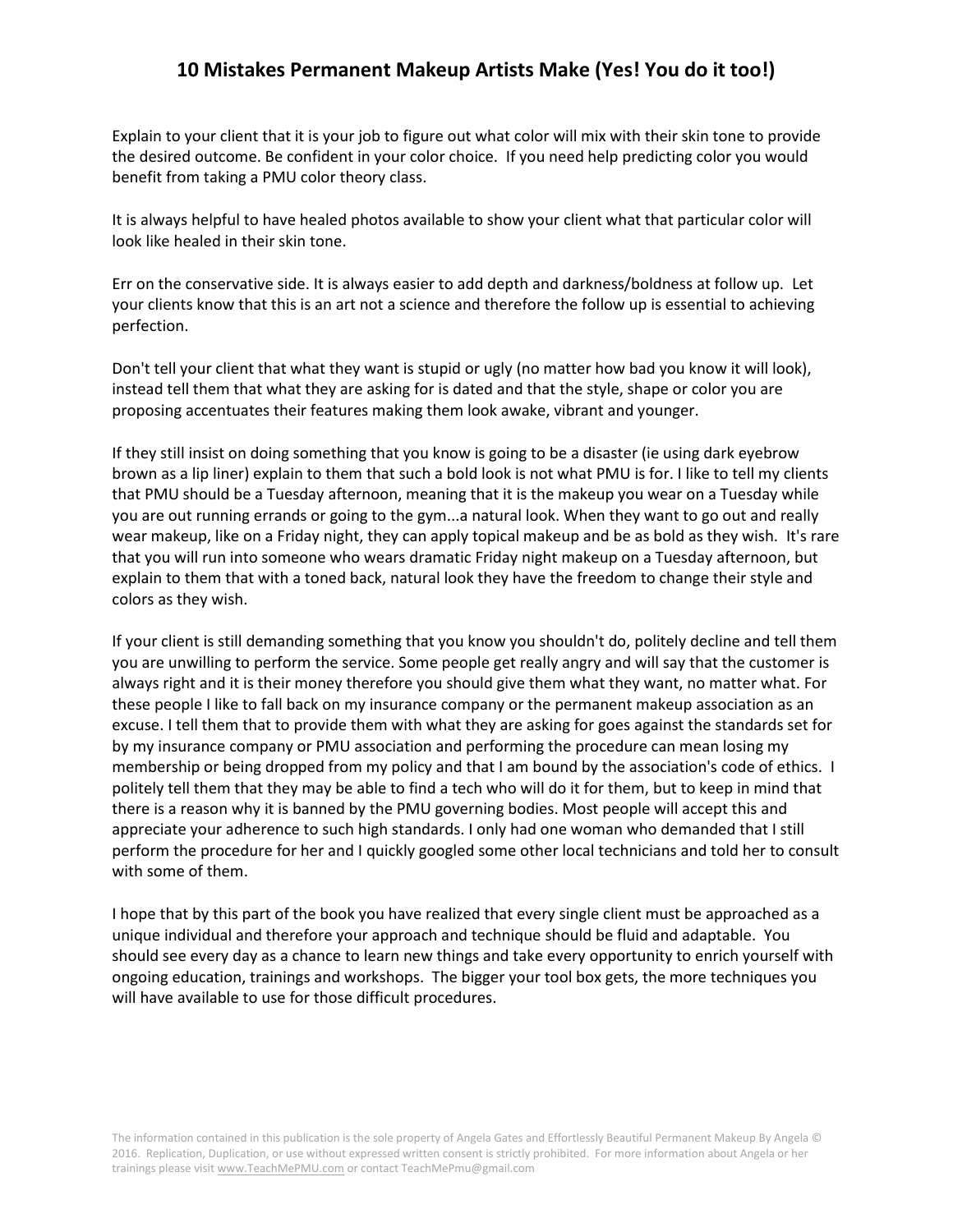About Angela



Angela apprenticed as a tattoo artist in 1997 in NYC and began working full time as a professional tattoo artist in 2001 in Tacoma, WA. She learned permanent make up in 2003 and has since worked as a tattoo artist and PMU tech in Tacoma WA, Stuttgart, Germany and now back in NYC. Her years as a tattoo artist have helped her as a PMU tech in providing expertise in choosing the proper color and technique to obtain beautifully natural results in all skin types and textures.

Angela uses top of the line tools and products in her procedures so you can be sure you are getting the very best. All products (tools and pigments) meet or exceed FDA and EU standards for permanent cosmetics. She is certified internationally and keeps up to date with

master level training in the latest techniques.

Angela's trainings are thorough and adhere to industry standards and ethics set by the Society of Permanent Cosmetics. All training's include a manual of material covered and all required working materials.

SPCP, Member # 155751 CPCP Certified NYS License # 173368 Permanent Make up Society, Member

## **Special Training:**

Advanced Permanent Make Up Techniques Brows Hairstroke Master Class (Belinda Hayle) Brows Hairstroke and Advanced Techniques, workshop (Karen Betts) Scar Camouflage, workshop (Val Glover-Havan, April Meese) Micro Needling Basic Course (Dr. Lance Setterfeild) Brow Artist, Brow Artists International \*pending Camouflage, workshop (Lanette Scherr) Lips, workshop (Jeanee Lusby) 3d Microstroke Brows, workshop (Daria Chuprys) SPCP Train the Trainer (pending April 2016)

## For more information about her training courses please visit [www.TeachMePMU.com](http://www.teachmepmu.com/)

#### [www.Facebook.com/teachmepmu](http://www.facebook.com/teachmepmu)